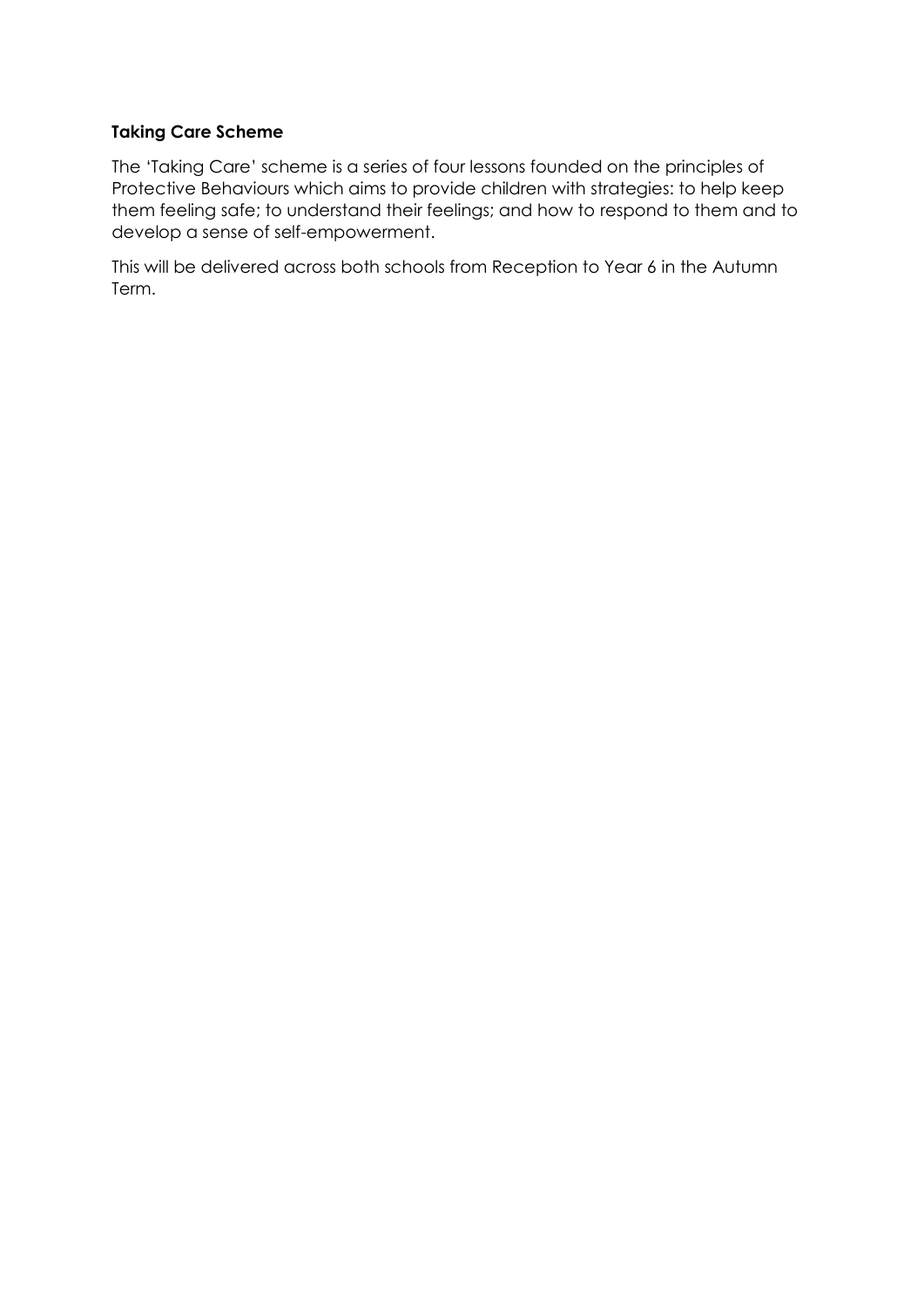## *Protective Behaviours – Taking Care Programme Infants*

*Reception, Year 1 & Year 2*

| Reception         | Feelings:<br>There is no such<br>thing as good or<br>bad feelings<br>Theme 1                                                             | <b>Body</b><br><b>Awareness:</b><br>The children will<br>be thinking<br>about their<br>bodies and<br>what is<br>'private'.                            | <b>EWS/Scary</b><br>body<br>feelings:<br>Identifying<br>children's Early<br><b>Warning Signs</b><br>(EWS)                                                             | <b>Telling &amp;</b><br>Secrets:<br>Theme 2<br>Children will<br>construct<br>their own<br>support<br>network                     |
|-------------------|------------------------------------------------------------------------------------------------------------------------------------------|-------------------------------------------------------------------------------------------------------------------------------------------------------|-----------------------------------------------------------------------------------------------------------------------------------------------------------------------|----------------------------------------------------------------------------------------------------------------------------------|
| Year 1            | Feelings:<br>Feelings are<br>feelings, not<br>good or bad, it is<br>how we behave<br>when we have<br>feelings that<br>matters<br>Theme 1 | Unsafe<br><b>Feelings &amp;</b><br><b>Body</b><br><b>Awareness:</b><br>Our bodies<br>warn us if we<br>feel unsafe -<br>we call these<br>feelings EWS. | <b>Body Privacy</b><br>& Secrets:<br>Naming<br>Private body<br>parts: Penis,<br>Vulva & Anus<br>Mouths are<br>private too<br>Safe & unsafe<br>secrets                 | <b>Telling &amp;</b><br><b>Networks:</b><br>Theme 2<br>Children will<br>construct<br>their own<br>support<br>network<br>hands    |
| Year <sub>2</sub> | <b>Feelings, Rights</b><br>&<br><b>Responsibilities:</b><br>What are Rights<br>&<br>Responsibilities?<br>Theme 1                         | <b>Unsafe</b><br><b>Feelings &amp;</b><br>Problem<br>Solving:<br>Recognising<br>EWS<br>Is my fun, fun for<br>everyone?                                | <b>Body</b><br><b>Awareness &amp;</b><br>Personal<br>Space:<br>My body<br>belongs to me<br>No one has<br>the right to<br>touch me in a<br>way I don't like<br>Theme 2 | <b>Networks &amp;</b><br><b>Using Them:</b><br>Children will<br>construct<br>their own<br>support<br>network<br>hands<br>Theme 2 |